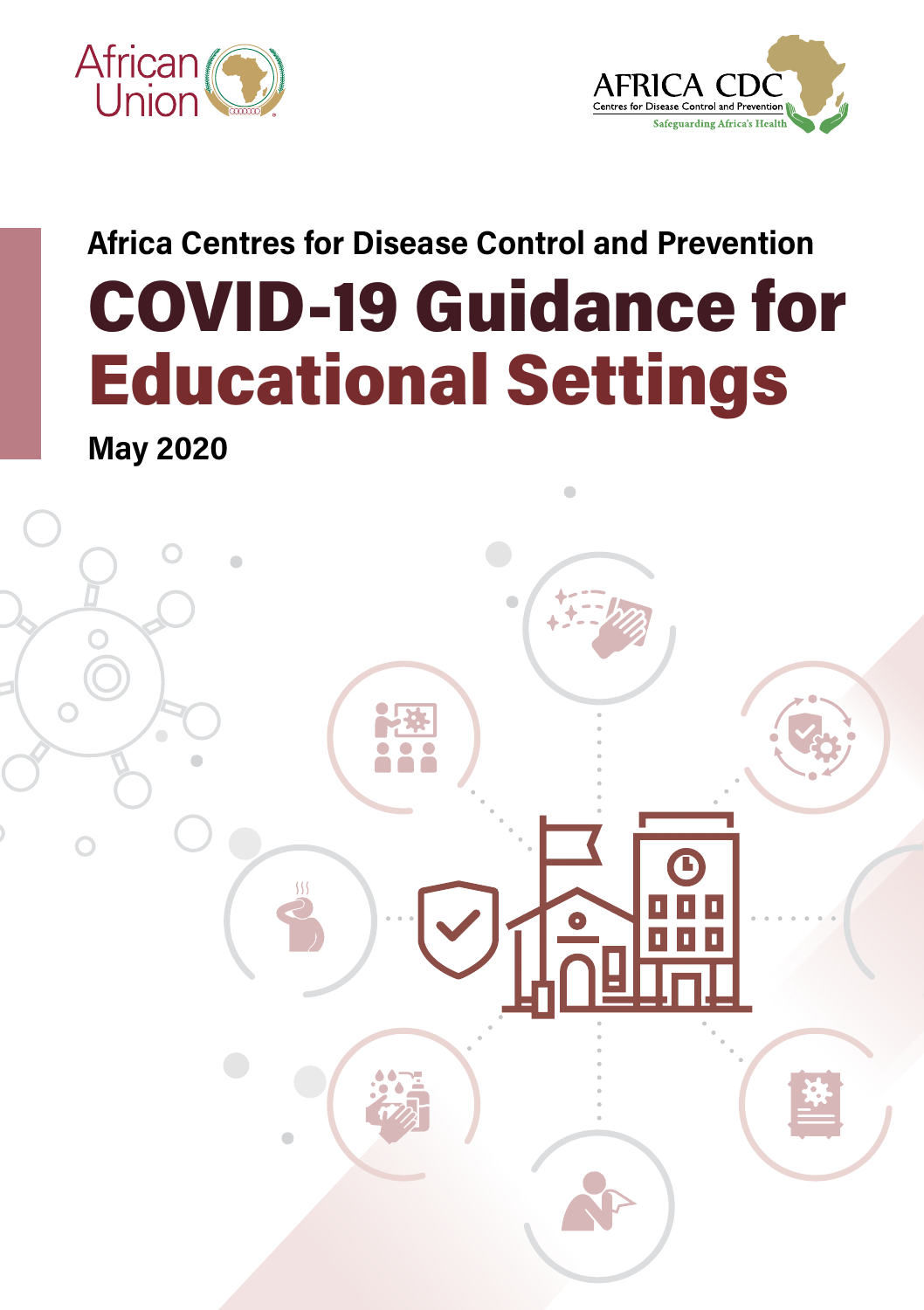## **Background**

- This guidance will assist staff, students and caregivers in schools (including day care centres, pre-school, primary and secondary schools), higher educational institutions (including universities, research institutes) and other educational institutions with how to address coronavirus disease 2019 (COVID-19) during different outbreak phases as defined in the Africa CDC Stepwise Response.<sup>1</sup>
- This guidance complements the Africa CDC Guidance for Community Physical Distancing<sup>2</sup>, which includes further details on how to engage communities, implement physical distancing, and support organisations, and the Africa CDC Guidance for Community Use of Face Masks.3
- COVID-19 can spread from person to person through small droplets from the nose or mouth which are released when an infected person coughs or exhales. These droplets land on objects and surfaces around the person. People can catch COVID-19 if they breathe in droplets from an infected person or by touching these objects or surfaces, then touching their eyes, nose or mouth.
- People living with or working closely with a person who is ill with COVID-19 are at highest risk of getting infected. After a person has been infected, it may take 2-14 days until they develop any symptoms.
- Educational settings may enable the spread of COVID-19 by providing confined spaces where large numbers of people (e.g. students and staff) are in close, regular contact with each other. Educational institutions can help reduce the spread of COVID-19 by taking the steps described below.

<sup>1</sup> https://africacdc.org/covid-19/covid-19-resources/

<sup>2</sup> https://africacdc.org/covid-19/covid-19-resources/

<sup>3</sup> https://africacdc.org/covid-19/covid-19-resources/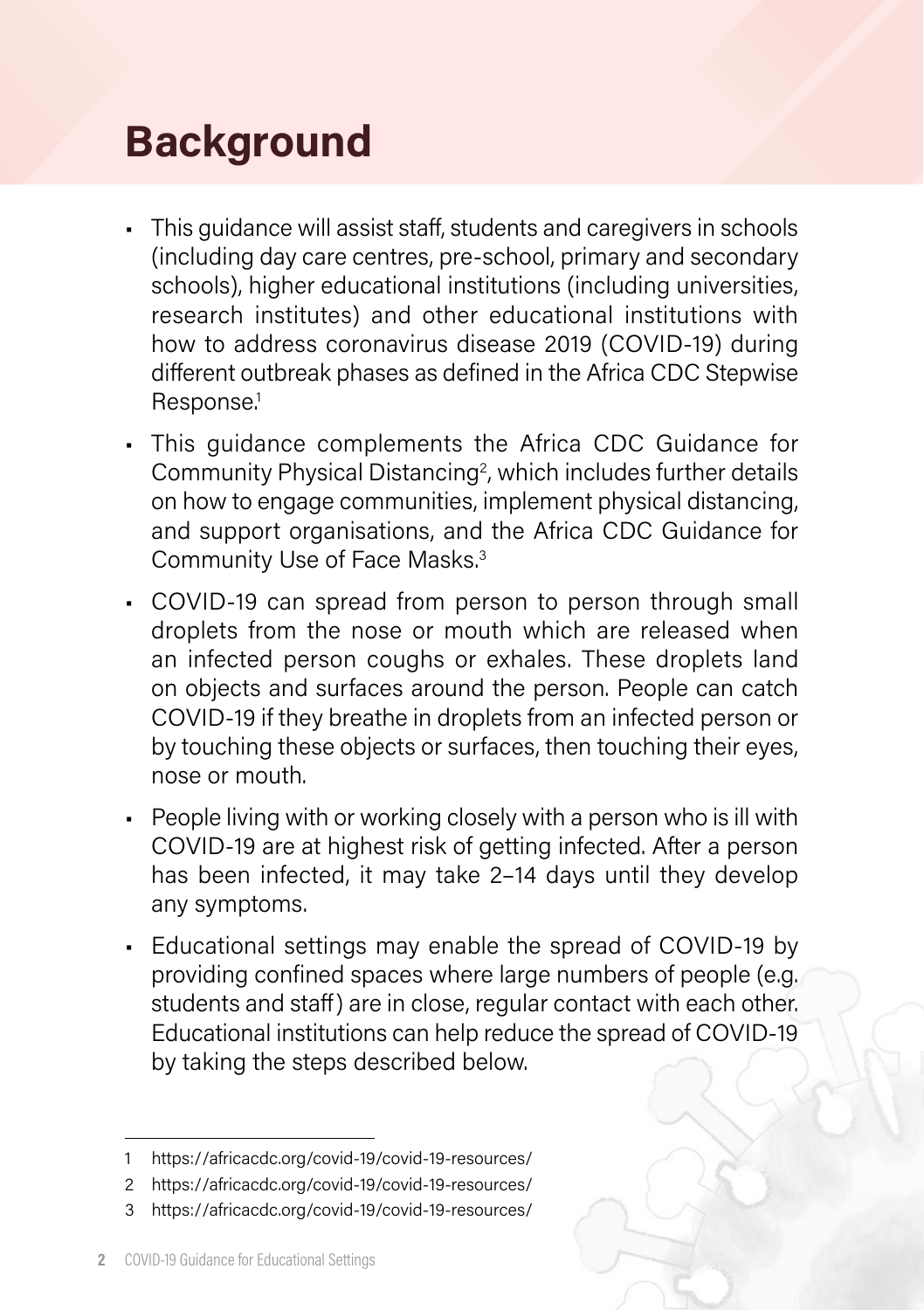## **Recommendations**

#### **All outbreak stages (Phase 0–4)**



Educate students and staff about COVID-19 including: what are the symptoms, how to protect yourself and others and what to do if they are unwell, and address any rumours or misinformation.



Provide hand washing facilities with soap and water (e.g. bucket with tap/tippy tap) and where possible also provide alcohol-based hand sanitisers. Ensure that all staff, students and any visitors wash their hands before entering the school facility and regularly throughout the day.



Encourage staff, students and caregivers to cough or sneeze into a tissue or bent elbow and avoid touching eyes, nose and mouth.



Remind staff, students and caregivers that they should not attend the facility if they are unwell (e.g. symptoms of COVID-19), even if these symptoms are mild.



Ensure procedures are in place in case someone becomes unwell with symptoms of COVID-19 while at the facility, including:



– a place for the individual to be apart from other staff and students;



use of a medical mask to prevent spread from the infected person (see Africa CDC Guidance for Community Use of Face Masks);

who to call for information and advice and how to safely access medical services;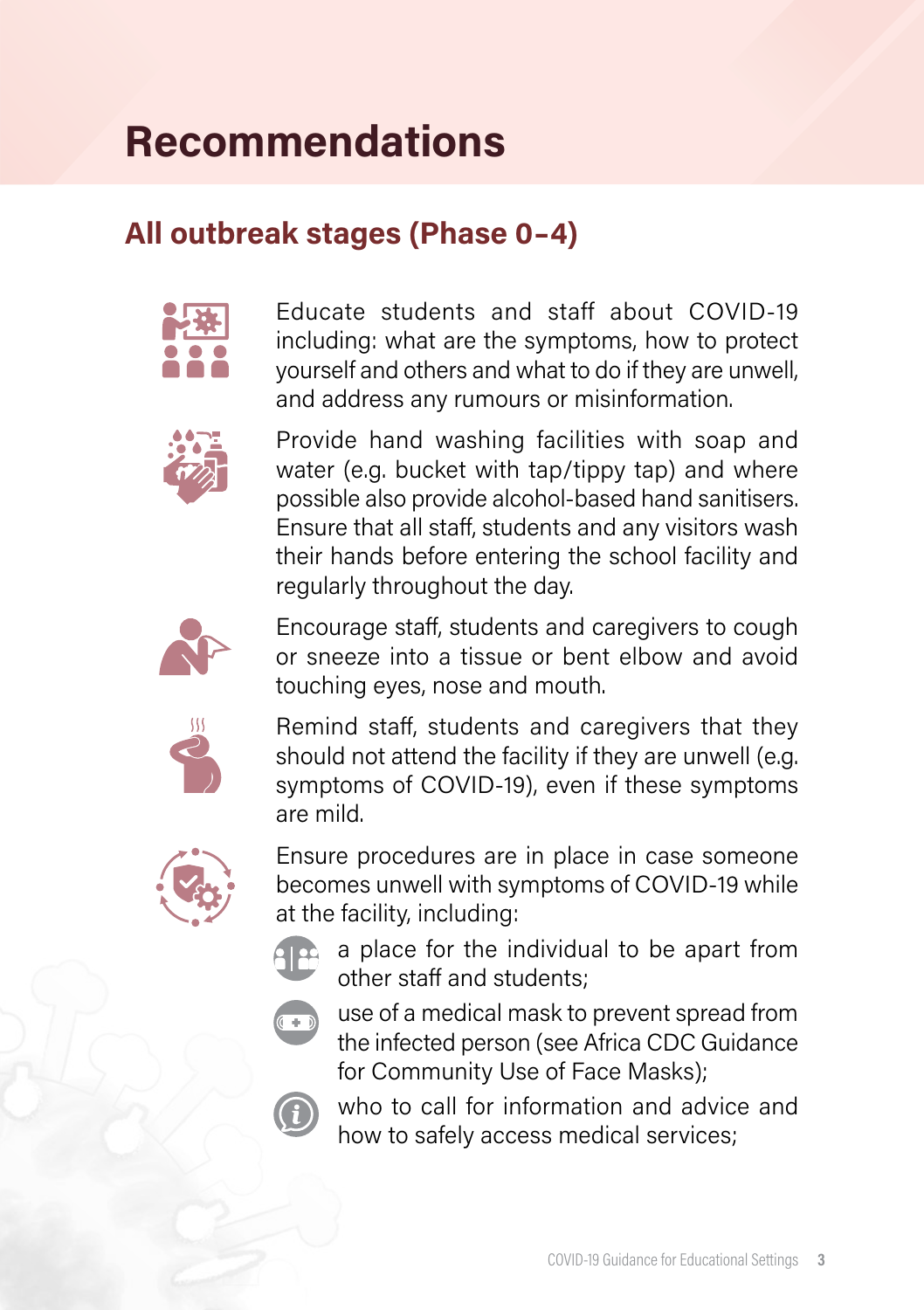

how to decontaminate areas where the individual has been; and



what information to give to other students, staff and caregivers.



Frequently clean and disinfect objects and surfaces that are touched regularly, using standard cleaning products.



Use posters and regular announcements to reinforce key messages.



– Update contact lists and test communication channels between school and staff/students (e.g. text message / email).

### **Early stage and expanding outbreak (Phase 1–2)**

In addition to the above measures:

- Encourage staff, students and caregivers to maintain at least one metre distance at all times, to use non-contact greetings and avoid all physical contact.
- Create space for desks to be at least one metre apart.
- If possible, keep windows open throughout the education facility. Consider holding lessons outdoors if the weather is suitable.
- Stop any sport or recreational activity that involves close physical contact.
- Implement safe distancing measures where students or staff are likely to crowd (e.g. mark one metre gaps on the floor with chalk/ markers to encourage safe distancing in queues, assemblies and dining halls).
- Consider stopping communal transport if this is organised by the school (e.g. minivan or bus). Where communal transport is necessary, maintain one metre distance between passengers and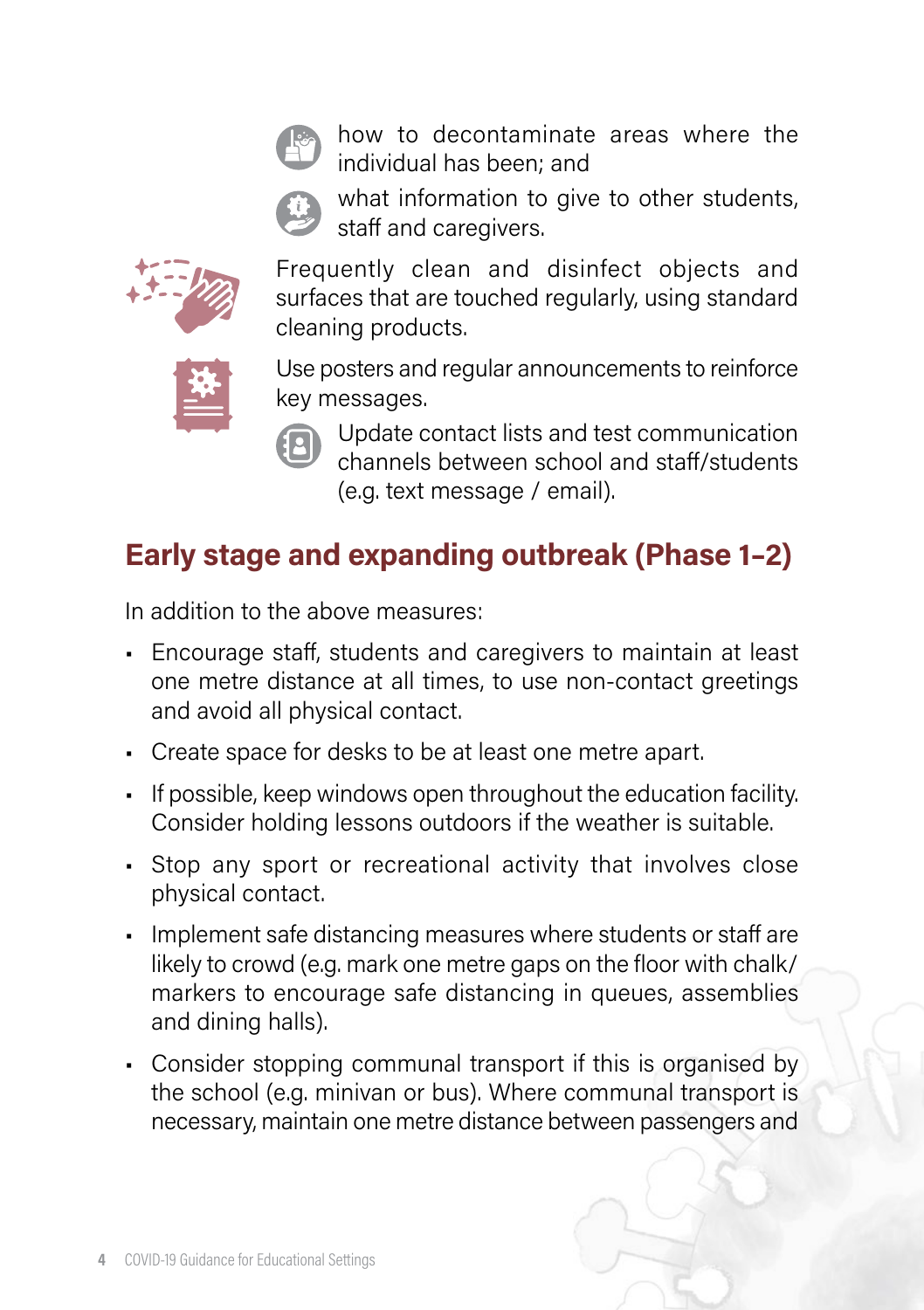if possible, keep windows open (see Africa CDC transportation guidance for further details)

- Stop any non-essential group sessions (e.g. clubs or activities before or after school).
- Consider staggering the beginning and the end of the school day to reduce crowding.
- Stop communal eating or stagger meal times and ensure students maintain one metre distance while queueing and eating. Ensure safety of food services, with strict respiratory hygiene among food service staff and regular cleaning and sanitisation of food utensils.
- Consider the use of face masks, especially where physical distance cannot be maintained; see Africa CDC Guidance for Community Use of Face Masks.4
- Prepare for possible closure of educational institutions and alert staff, students and caregivers to this possibility.
	- If possible, disseminate learning resources, such as pens, paper, books, for students and staff in case of sudden school closure.
	- Explore possibility for online platforms for home learning and identify possible partners to assist with this.
	- Explore methods of keeping contact with students and providing welfare support in case of full closure (e.g. social media groups, online lessons).
	- Prepare for continuity of critical services that may take place in schools, such as health screening, feeding programmes, or medical treatment programmes.
	- Any confirmed case of COVID-19 in an individual who attended an educational institution while potentially infectious should prompt an investigation by public health authorities and consideration of temporary closure of that institution.

<sup>4</sup> https://africacdc.org/covid-19/covid-19-resources/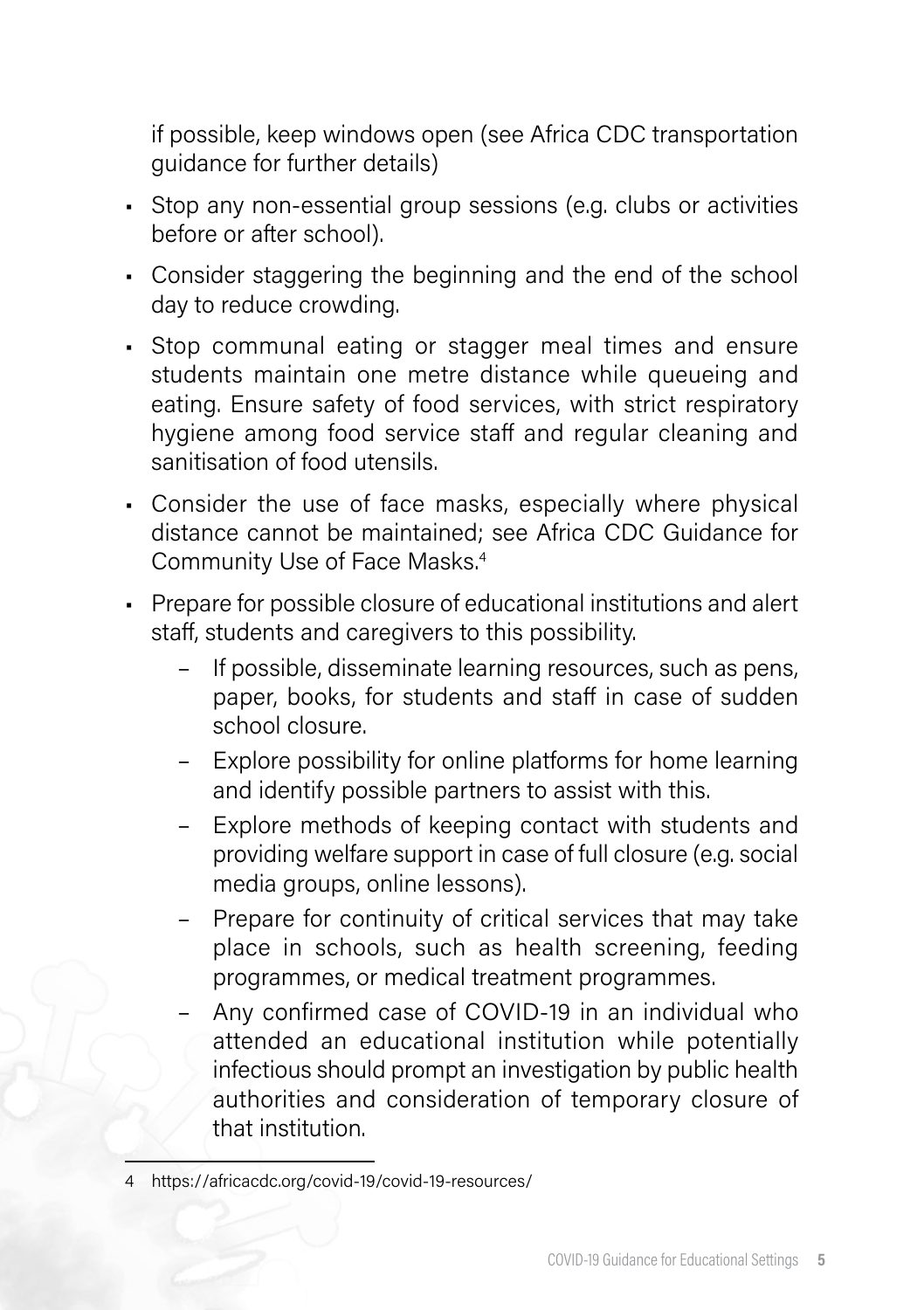#### **Advancing and large outbreak with nationwide transmission (Phase 3–4)**

- Consider temporary closure of education facilities in affected communities or nationwide.
- Encourage students to not congregate outside school.
- Ensure only essential visits to the education facility (for example, to collect essential personal items).
- Support online and distance learning possibilities planned to the extent possible. Maintain contact with students using social media and messaging groups.
- Continue to reinforce messages about COVID-19 including: what are the symptoms, how to protect yourself and others and what to do if you are unwell, and address rumours and misinformation.

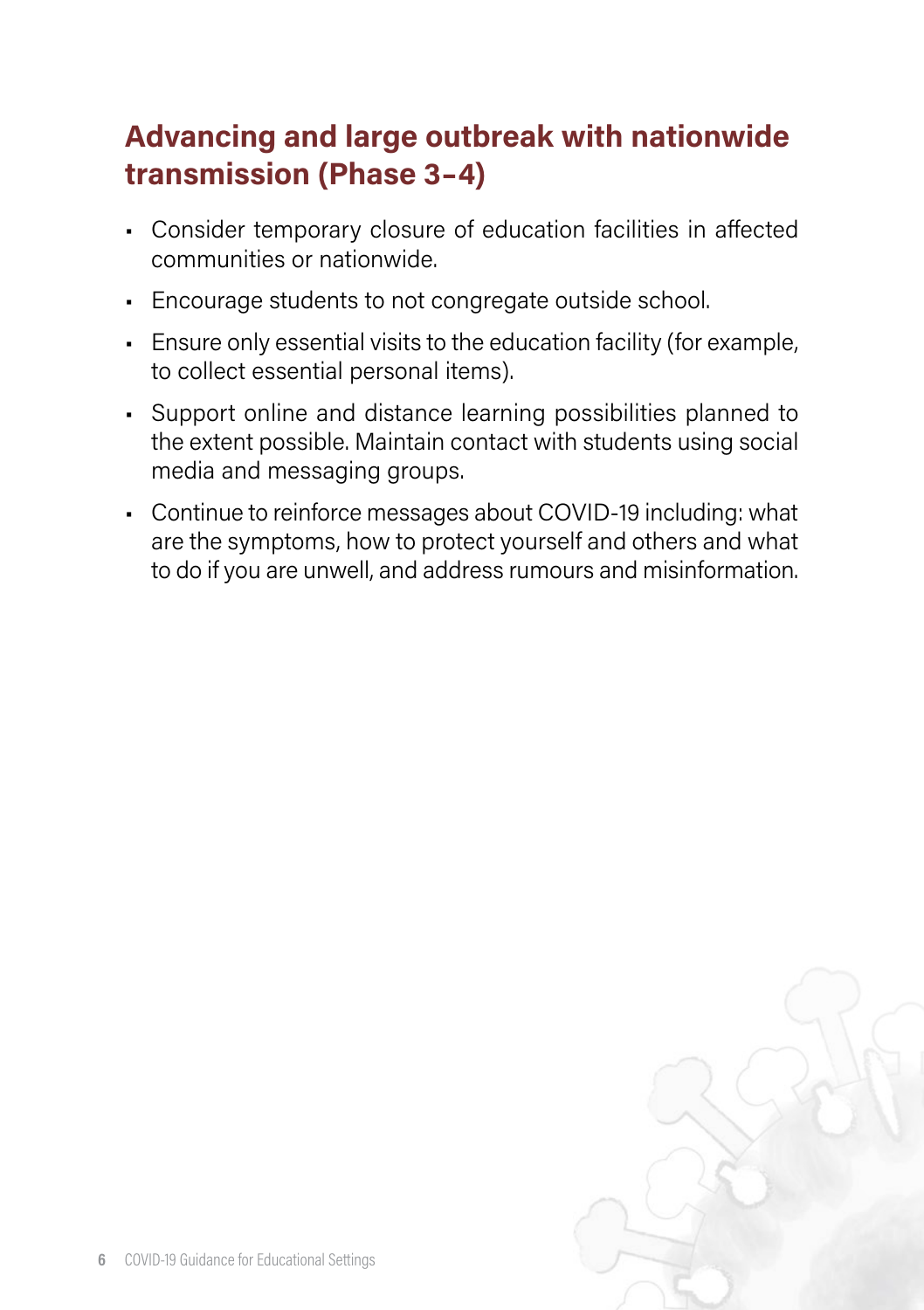